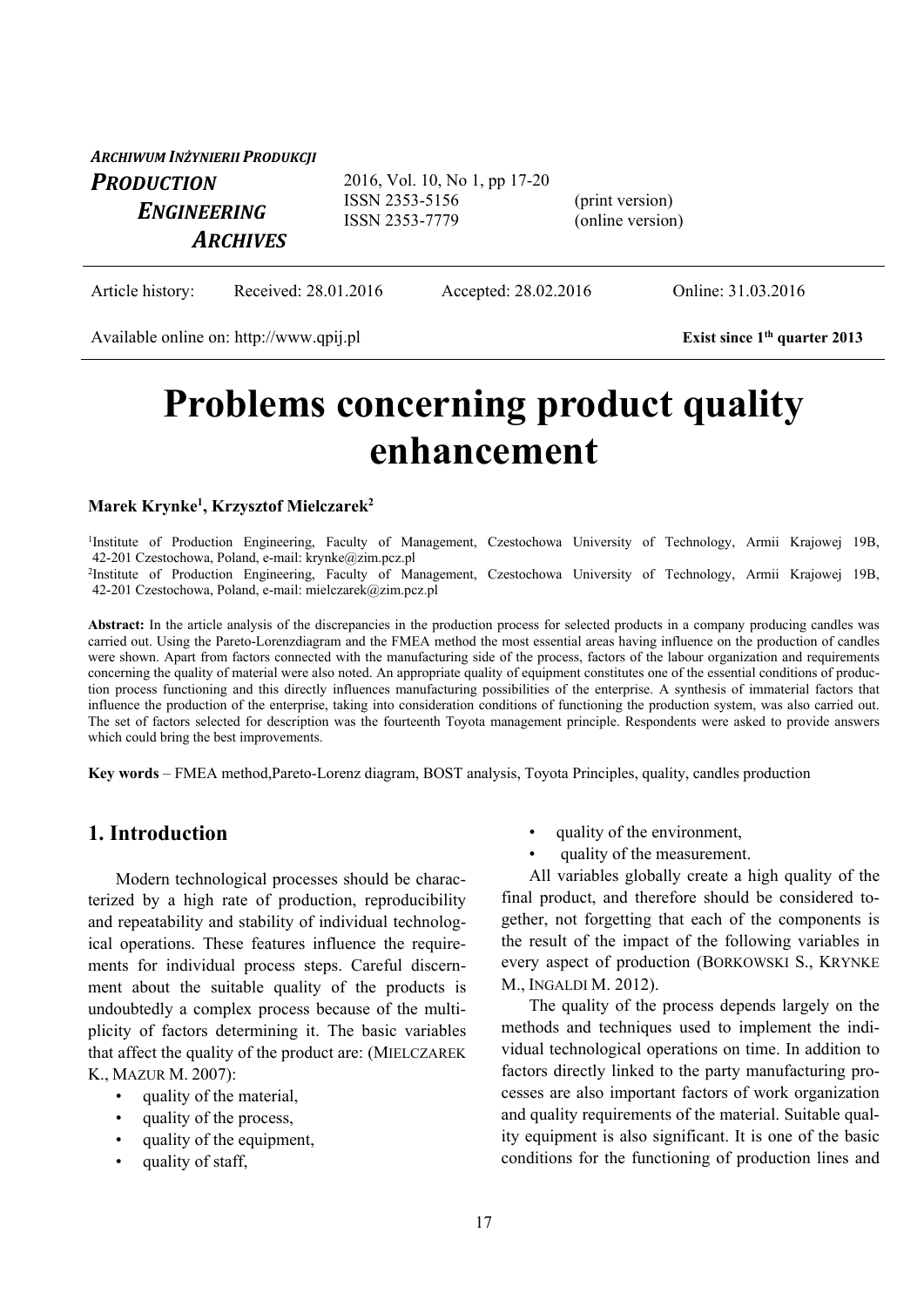directly affects the production capacity of the company (VOGT K., KUJAWIŃSKA A.2013).

### **2. Structure of discrepancies for chosen products**

During manufacturing, product deviation causes withdrawal from sale. For the purpose of investigating this situation analysis of the discrepancies was carried out with the use of the Pareto-Lorenzdiagram. The following types of products was analysed: removable tube votive candle.

These products are produced on extruding press and injection moulding machines. Discrepancies that turned up during the production are introduced in table 1.

*Table 1. Types of discrepancies in the production of removable tube votive candle*

| Discrepancy symbol | Name of discrepancy |
|--------------------|---------------------|
|                    | cut structure       |
| $\rm N_2$          | too thin            |
| $N_3$              | jagged edges        |
| $\rm N_4$          | too thick           |
| $N_5$              | dirty surface       |
|                    | wrong color         |
|                    |                     |

Source: own study

In Fig. 1 Pareto-Lorenz diagram is presented. The Pareto chart shows, in descending order, the relative share of each element in the overall effect. This method has been applied to demonstrate the participation of each element in the area, and then to arrange all elements according to their level of significance. It shows the structure of the discrepancies and their participation in an analysed 30 day research period. It results from the data analysis that the most often appearing discrepancies there is cut structure produced on extruding press. The discrepancies connected with the inappropriate thickness of the product wall were also often revealed.

In order to prevent the occurrence of the discrepancies in the sheet die, it is necessary to apply the technology of the extruder slit through the use of selfcleaning grid on which dirt settles (for example, grains of sand) present in the granules. Elimination of discrepancy associated with inadequate wall thickness of the tube is possible by adjusting the modernization of the extruder and the exact adjustment of the machine. In the case of the production removable tube votive

candle elimination of discrepancies  $N_1$ ,  $N_2$ ,  $N_3$  that are caused by the cut structure, too thin structure and jagged edges of the tube, the number of defective products will be reduced by about 71%.



*Fig. 1. Pareto-Lorenz diagram for discrepancyof removable tube votive candle*

Source: own study

# **3. Analysis of the causes and consequences of any nonconformity**

The analysis of the causes and effects of noncompliance in the selected products was introduced using the FMEA method. Failure modes and effects analysis (FMEA) is a step-by-step approach for identifying all possible failures in a design, a manufacturing or assembly process, or a product or service. A successful FMEA activity helps to identify potential failure modes based on experience with similar products and processes or based on common physics of failure logic. *Effects analysis* refers to studying the consequences of those failures on different system levels (KNOP K., SELEJDAK J. 2009).

Fig.2 presents a summary RPNthat was analyzed for the analyzed product. The results show that the highest value of the risk priority is for discrepancy: cut of element structure. RPN acceptable level exceeds the mismatch caused by jagged edges of the product (ULEWICZ R. 2003). For the customer, such goods are without value that should take corrective action to eliminate these problems. Steps that should be taken in order to reduce the risk of extinction of this discrepancy is the modernization of the extrusion head by mounting the mesh on which the deposit will be getting any contamination with the pellet plasticizing zone. On the other hand, to eliminate the discrepancy caused by the occurrence of jagged edges after cutting the upper waste cutting blades should be replaced or properly sharpened and repeating this step each time the occurrence of the discrepancy.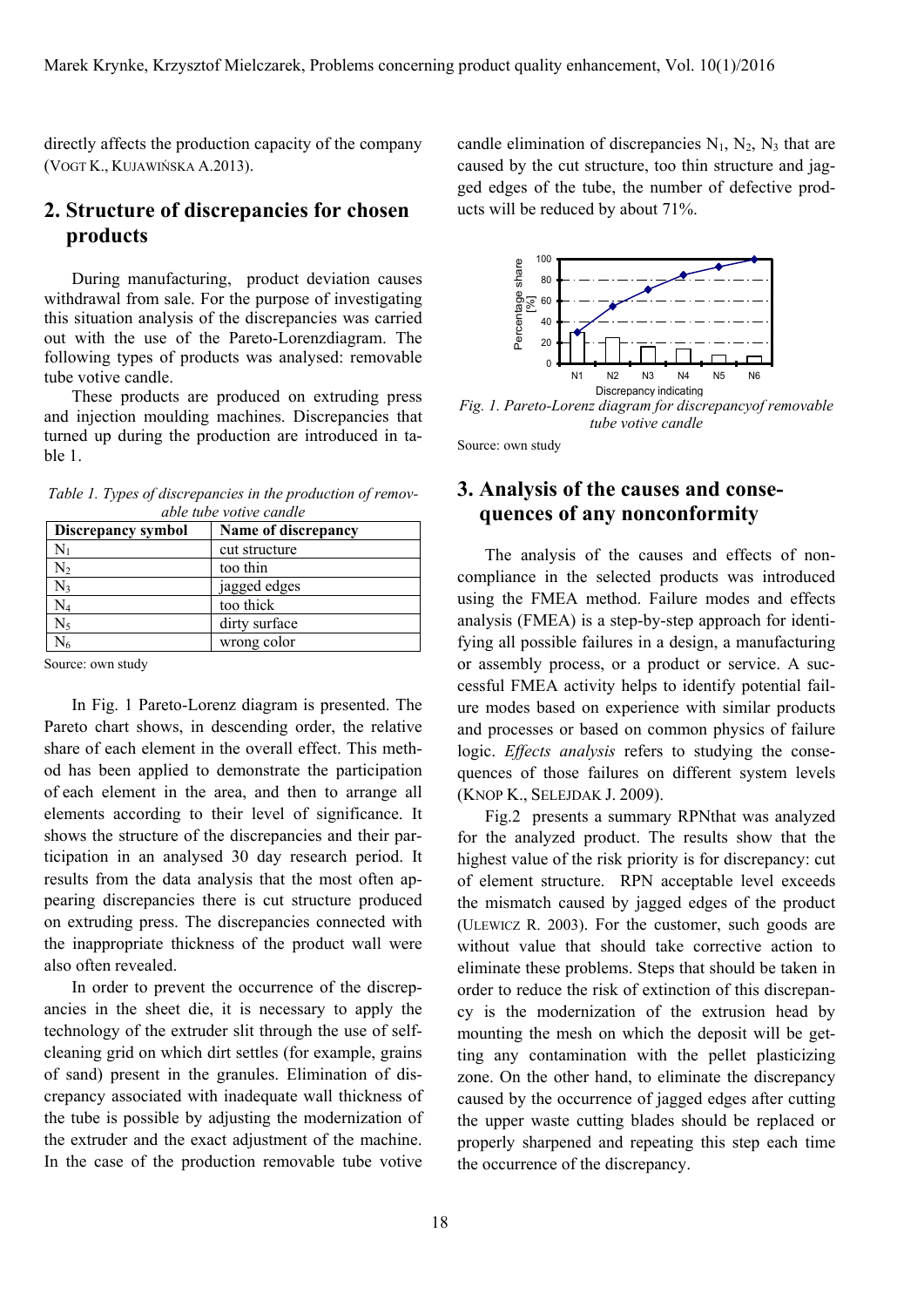

*Fig. 2. Summary combination of RPN for discrepancy: removable tube votive candle.*

Source: own study.

# **4. Analysis of areas for improvement of company based on the fourteenth Toyota management principle**

The fourteenth principle encourages continual reflection and continuous improvement (BORKOWSKI S. 2012a). According to this principle it is crucial to determine the causes of a problem by solving technical issues. Continuous improvement of the process and production is extremely significant for a company which has been functioning on the market for many years. The study examines the factors that describe the fourteenth Toyota management principle contained in the E8area BOST survey conducted among production workers. Respondents were asked to provide answers to the following question (BORKOWSKI S. 2012b): *Decide with the use of the scale 1-10 (10 the most important factor) which area can bring the best effects after being improved?* Table 2 presents a percentage significance list rates for factors belonging to area E8.

*Table 2. Principle 14. Evaluation structure [%] of the factors' importance for E8 area.* 

| Evaluation | Indicating the factors |           |    |    |           |    |    |    |    |           |
|------------|------------------------|-----------|----|----|-----------|----|----|----|----|-----------|
|            | <b>ZT</b>              | <b>SM</b> | PТ | IK | <b>UM</b> | RE | DA | PN | WS | <b>WD</b> |
|            | 0                      | 25        | 0  | 0  | 0         | 15 | 60 | 0  | 0  | 0         |
| 2          | 10                     | 35        | O  | 0  | o         | 15 | 25 | 10 | 5  | ŋ         |
| 3          | 45                     | 20        | 0  | 0  | 0         | 15 | 10 | 0  | 5  | 5         |
| 4          | 20                     | 20        | O  | 0  | ŋ         | 35 | 5  | 5  | 5  | 10        |
| 5          | 15                     | 0         | 5  | 0  | ŋ         | 15 | 0  | 5  | 10 | 50        |
| 6          | 5                      | 0         | O  | 5  | ŋ         | ŋ  | O  | 35 | 40 | 15        |
| 7          | 5                      | 0         | 15 | 10 | ŋ         | 5  | O  | 30 | 15 | 20        |
| 8          | O                      | 0         | 35 | 30 | 15        | O  | O  | O  | 20 | 0         |
| 9          | 0                      | 0         | 20 | 25 | 40        | 0  | 0  | 15 | 0  | 0         |
| 10         | O                      | ŋ         | 25 | 30 | 45        | п  | 0  | ŋ  |    |           |

*where ZT – the employment of workers; SM – incentive system; PT – portfolio of technologies; JK – quality; UM – maintenance of machines; RE –boss-employee relationship; DA – documentation; PN – the flow of information; WS – cooperation with customers; WD – cooperation with suppliers, cooperators.*

Source: own study.

Data from table 2 shows the assessment of employees' rates for a particular answer. It allowed for determining a percentage structure of significance rates for particular factors.

To assess the validity of the various factors affecting the areas of improving the company, Pareto-Lorenz diagrams for individual assessments were introduced, which are presented in Fig.3.



*Fig. 3. Principle 14. Pareto-Lorenz diagrams of the factors' importance E8 area for evaluations: a)*  $\langle$ ,  $I''$ ,  $b$ )  $\langle$ ,  $2''$ ,  $c$ )  $\langle$ ,  $3''$ *d*),  $4$ ,  $\theta$ ,  $5$ ,  $\theta$ ,  $\theta$ ,  $\theta$ ,  $\theta$ ,  $\theta$ ,  $\theta$ ,  $\theta$ ,  $\theta$ ,  $\theta$ ,  $\theta$ ,  $\theta$ ,  $\theta$ ,  $\theta$ ,  $\theta$ ,  $\theta$ , Source: own study.